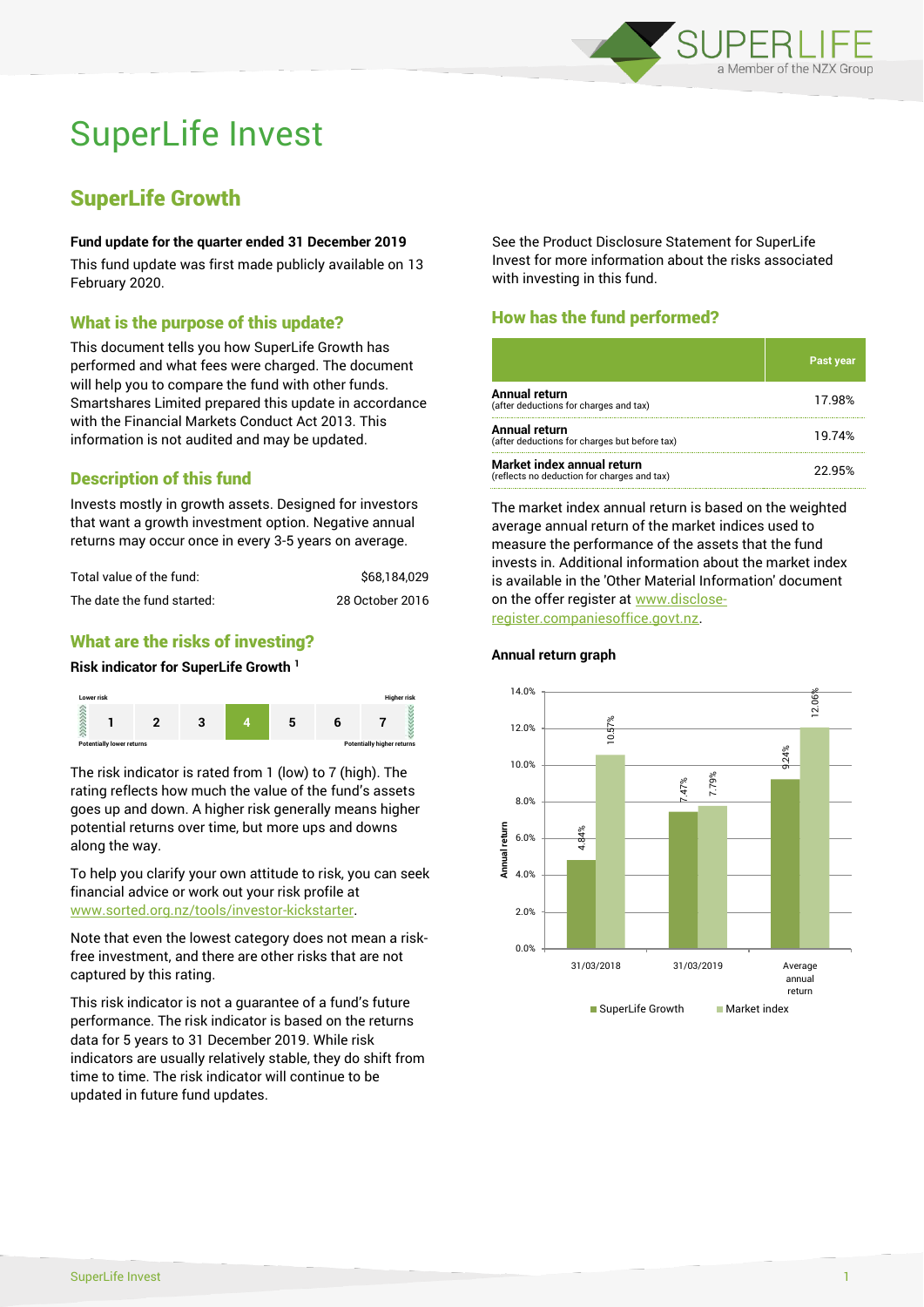

This shows the return after fund charges and tax for each year ending 31 March since the fund started. The last bar shows the average annual return since the fund started, up to 31 December 2019.

**Important:** This does not tell you how the fund will perform in the future.

Returns in this update are after tax at the highest prescribed investor rate (PIR) of tax for an individual New Zealand resident. Your tax may be lower.

#### What fees are investors charged?

Investors in SuperLife Growth are charged fund charges. In the year to 31 March 2019 these were:

|                                                       | % per annum of fund's<br>net asset value |  |
|-------------------------------------------------------|------------------------------------------|--|
| <b>Total fund charges</b>                             | 0.51%                                    |  |
| Which are made up of:                                 |                                          |  |
| <b>Total management and administration</b><br>charges | 0.51%                                    |  |
| Including:                                            |                                          |  |
| Manager's basic fee                                   | 0.40%                                    |  |
| Other management and<br>administration charges        | 0.11%                                    |  |
| Other charges                                         | Dollar amount per investor               |  |
| Administration fee                                    | \$12 per annum                           |  |

Investors may also be charged individual action fees for specific actions or decisions (for example, if an investor has a financial adviser and has agreed to pay a fee to the adviser for providing financial advice). See the Product Disclosure Statement for SuperLife Invest for more information about those fees.

Small differences in fees and charges can have a big impact on your investment over the long term.

GST is included in the fund charges set out above.

#### Example of how this applies to an investor

Jess had \$10,000 in the fund and did not make any further contributions. At the end of the year, Jess received a return after fund charges were deducted of \$1,798 (that is 17.98% of her initial \$10,000). Jess paid other charges of \$12. This gives Jess a total return after tax of \$1,786 for the year.

#### What does the fund invest in?

#### **Actual investment mix**

This shows the types of assets that the fund invests in.



#### **Target investment mix**

This shows the mix of assets that the fund generally intends to invest in.

| <b>Asset Category</b>        | <b>Target asset mix</b> |
|------------------------------|-------------------------|
| Cash and cash equivalents    | 1.00%                   |
| New Zealand fixed interest   | 6.50%                   |
| International fixed interest | 12.50%                  |
| Australasian equities        | 20.00%                  |
| International equities       | 52.50%                  |
| Listed property              | 7.50%                   |
| Unlisted property            |                         |
| Commodities                  |                         |
| Other                        |                         |